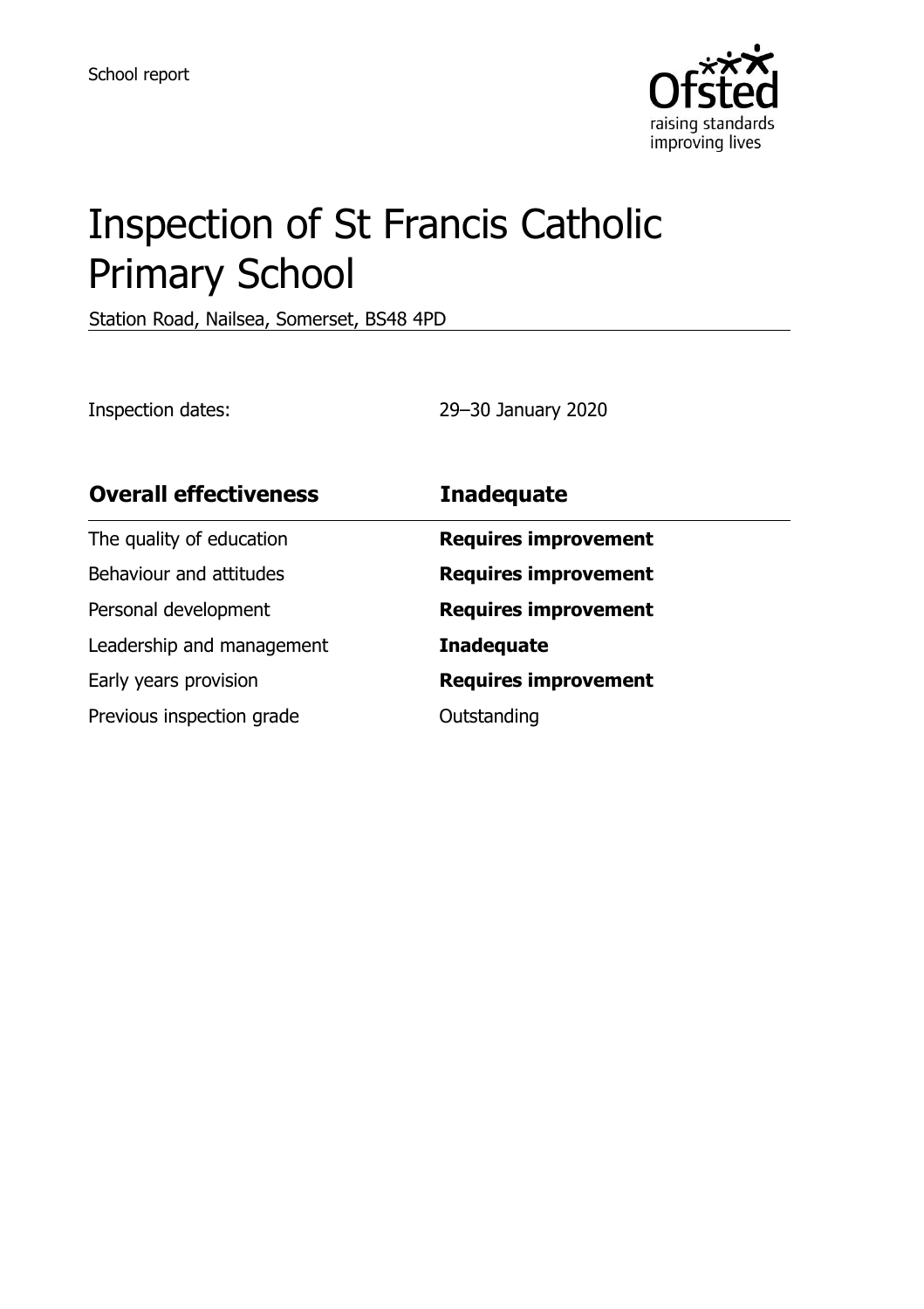

## **What is it like to attend this school?**

Pupils enjoy coming to school. They know the school's values well and are polite and courteous. Pupils told inspectors that behaviour in school could be better, both in lessons and on the playground. Inspectors noticed that sometimes poor behaviour gets in the way of pupils' learning. Pupils also stated that bullying occurs, but staff are not always quick to resolve it.

Pupils attend well, and few are frequently absent. Pupils' attitudes toward learning are mainly strong, but less so towards writing.

Teachers do not adapt the curriculum to match the needs of pupils well enough. When pupils struggle, most would ask for help. Some pupils, however, told inspectors they do not feel comfortable asking for help and would rather copy a friend's work. Over time, pupils do not build on their previous high attainment.

Most pupils state that they feel safe in school and parents agree. However, staff and leaders are not fulfilling their safeguarding responsibilities well enough. Staff do not always deal with concerns about pupils' welfare.

### **What does the school do well and what does it need to do better?**

The school has endured difficult times in recent years, with several changes to leadership and staffing. Senior leaders want the best for pupils; their dedication is unquestionable. However, they spread themselves too thinly, taking on multiple responsibilities rather than share them out among staff. As the school's performance has deteriorated, they have taken more on. Leaders' attempts to address weaknesses have not been effective enough. Due to a lack of leadership capacity, they have relied on unsustainable quick fixes. This has prevented them addressing root causes. As a result, actions have little impact.

Governors' knowledge of the school is weak. They know senior leaders have too much responsibility but have done little to help. They do not check how well leaders are tackling the school's priorities for improvement, including safeguarding. They rely on the headteacher too much. Their checks on the school's work are poor, and they do not set clear timescales for actions. As a result, weaknesses continue for too long.

Curriculum plans for writing and the foundation subjects are not good enough. Teachers know what they must teach and when. However, they do not sequence lessons to build on what pupils already know. Due to ineffective leadership, teachers can choose how much importance and time they give to these subjects. This has led to huge variability across the school and does not provide pupils with secure foundations for future learning.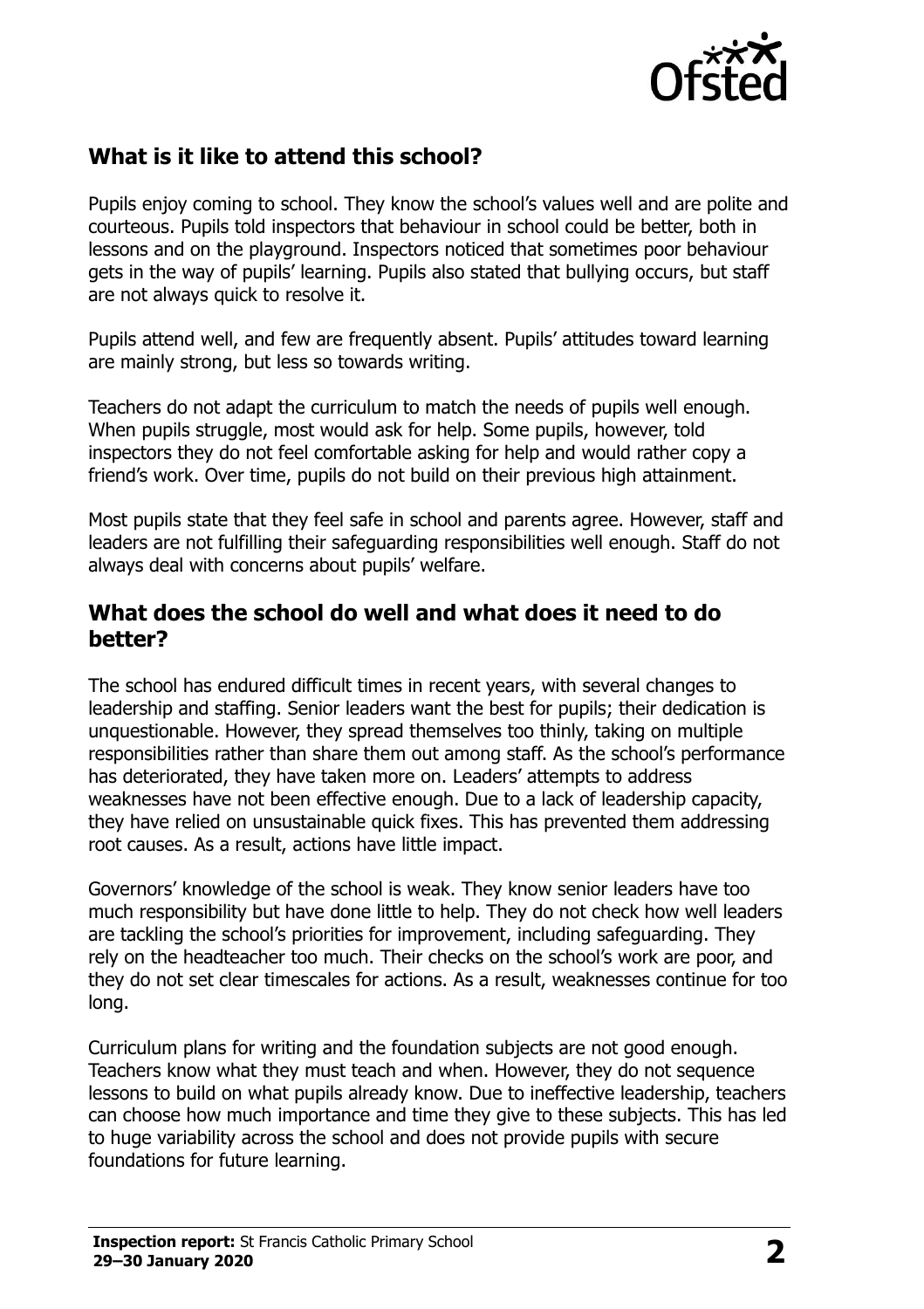

In subjects such as personal, social and health education (PSHE), some pupils struggle to remember what they have learned. While pupils know how to stay safe online, they have little knowledge of fundamental British values.

In mathematics, teachers sequence lessons effectively, building on what pupils already know and can do. Pupils told inspectors that they feel ready to tackle new learning. Inspectors met pupils who told them they enjoy mathematics but do not think teaching challenges them enough. Pupils' work shows the curriculum is not helping these pupils to deepen their knowledge sufficiently.

The special educational needs coordinator (SENCo) keeps a firm hold on the provision for pupils with special educational needs and/or disabilities (SEND). She adapts the help she gives teachers to ensure pupils receive the support they need to achieve. Pupils' targets are precise, and they have opportunities to overcome barriers to their learning.

The school use a consistent phonics programme, which is well established. Teachers have the knowledge they need to teach phonics effectively. They check how well pupils are getting on and provide support for those who need to keep up. Most pupils are on track with learning to read and how to apply their knowledge of letters and the sounds they make in their writing. Pupils read books that match the sounds they know. They read fluently, which helps them recall key events from the book. Children in the Reception class get off to a strong start learning phonics but have few opportunities to apply this to their writing. When children do write, staff do not tackle their weak letter formation.

## **Safeguarding**

The arrangements for safeguarding are not effective.

Staff do not know how to keep pupils safe. Leaders have not made sure staff are clear about their safeguarding responsibilities or follow school policy. Staff do not routinely pass concerns about pupils' welfare on to leaders. When they do share concerns, leaders do not vigilantly record or respond to these. Record-keeping is disorganised. Leaders do not routinely draw upon the expertise of external agencies. Therefore, vulnerable pupils are at risk.

Governors' understanding of safeguarding is poor. Despite clear recommendations for improvement in the school's annual safeguarding audit, governors are unclear what they are or how well leaders are bringing about these improvements.

# **What does the school need to do to improve?**

#### **(Information for the school and appropriate authority)**

■ Safeguarding is not effective. This puts pupils at risk. Leaders must make sure all staff are aware of their safeguarding responsibilities and follow school policy. Staff must be much more vigilant when recognising, recording and passing on concerns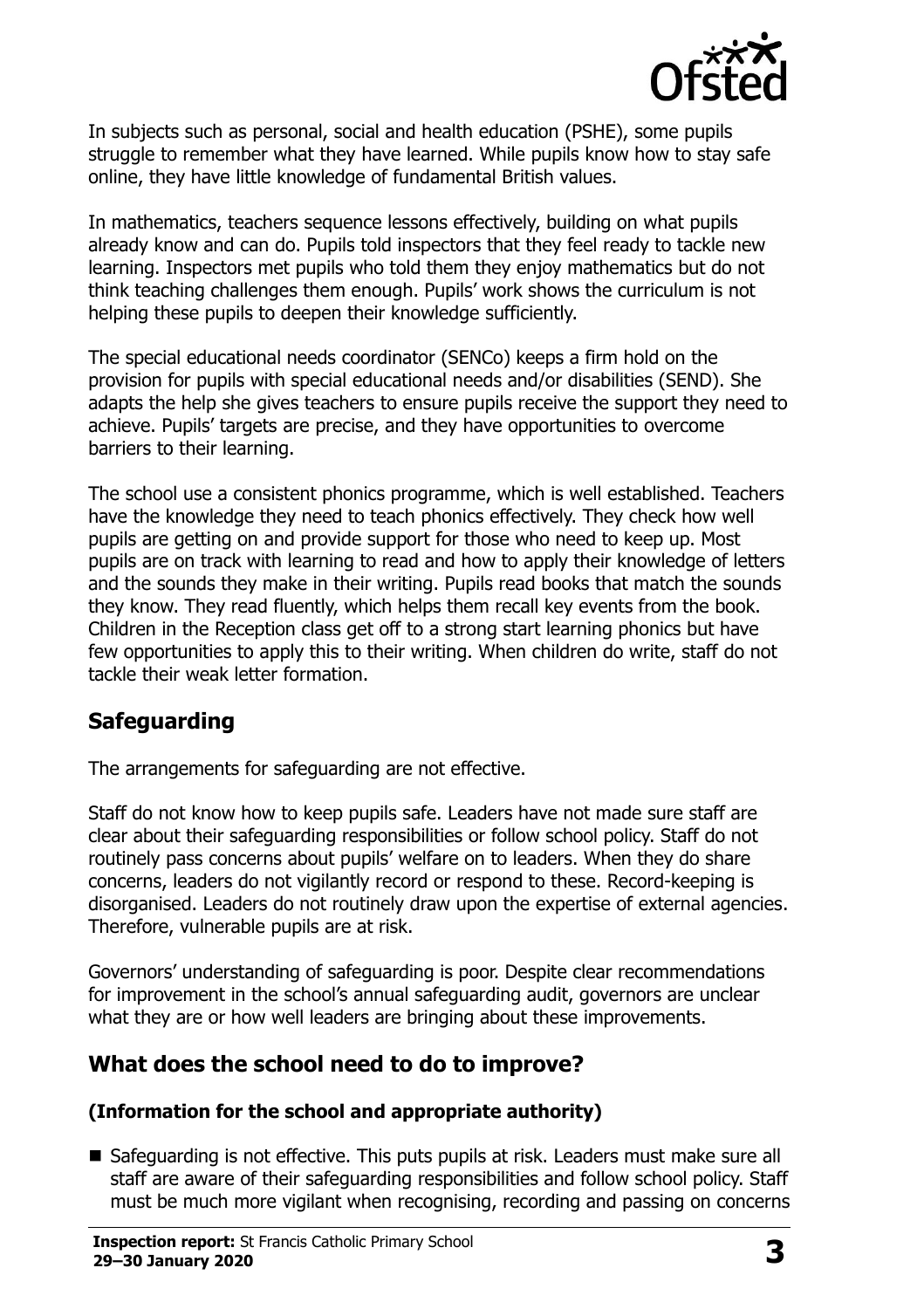

about pupils' welfare. Leaders need to make sure records are well-organised and make clear the actions they have taken to keep pupils safe, contacting external agencies for early help or intervention where appropriate.

- Senior leaders have taken on too many tasks and responsibilities themselves. This undermines their ability to tackle key areas of weakness. They need to develop leadership capacity within the school, so that it contributes to improving the quality of the school's work more quickly.
- $\blacksquare$  In a number of subjects, curriculum planning is weak. This means pupils do not learn as well as they should. Curriculum leaders need to review curriculum plans and ensure staff have the training they need to sequence lessons better. They will also need to make sure teachers adapt curriculum plans to better meet the needs of all pupils, particularly those who are capable of more challenge.
- Governors have a poor understanding of the school and their roles. They need to establish an accurate evaluation of the school, including of safeguarding. They must ensure they follow up their actions, against clear timescales, and closely monitor for impact.
- Pupils' experiences of PSHE are varied. Pupils have gaps in their knowledge. For example, their understanding of fundamental British values is poor. Leaders must make sure teachers implement the PSHE curriculum effectively, so it promotes pupils' personal, social and health development.
- Low-level disruption in lessons is too frequent. Bullying occurs and continues longer than it should. Staff do not act quickly enough. Leaders must raise staff expectations of pupils, both in lessons and around the school, so behaviour improves. Where bullying occurs, leaders must deal with it swiftly.

## **How can I feed back my views?**

You can use [Ofsted Parent View](http://parentview.ofsted.gov.uk/) to give Ofsted your opinion on your child's school, or to find out what other parents and carers think. We use Ofsted Parent View information when deciding which schools to inspect, when to inspect them and as part of their inspection.

The Department for Education has further quidance on how to complain about a school.

If you are the school and you are not happy with the inspection or the report, you can [complain to Ofsted.](http://www.gov.uk/complain-ofsted-report)

## **Further information**

You can search for [published performance information](http://www.compare-school-performance.service.gov.uk/) about the school.

In the report, ['disadvantaged pupils'](http://www.gov.uk/guidance/pupil-premium-information-for-schools-and-alternative-provision-settings) refers to those pupils who attract government pupil premium funding: pupils claiming free school meals at any point in the last six years and pupils in care or who left care through adoption or another formal route.

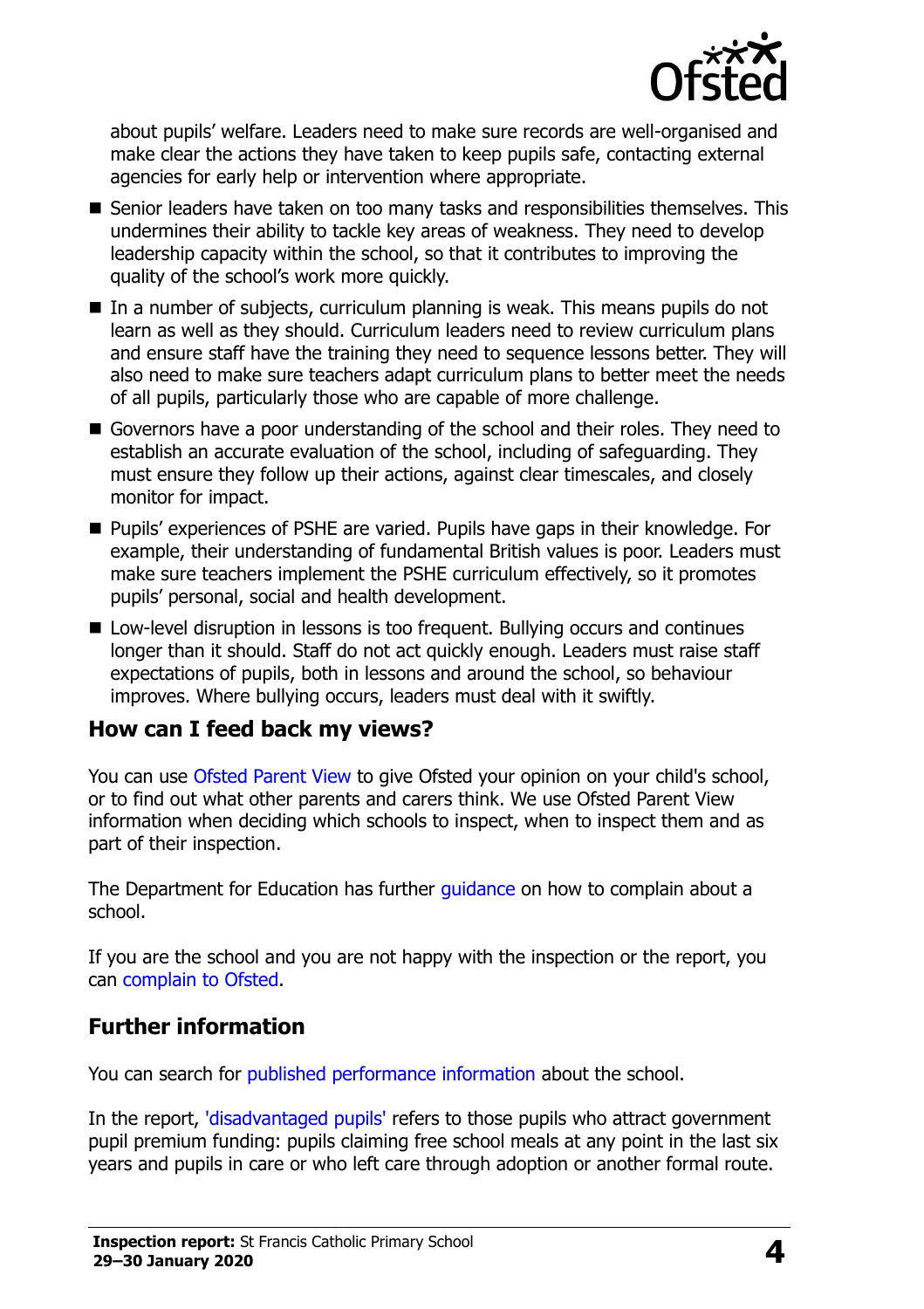

# **School details**

| Unique reference number             | 109239                           |
|-------------------------------------|----------------------------------|
| <b>Local authority</b>              | North Somerset                   |
| <b>Inspection number</b>            | 10133434                         |
| <b>Type of school</b>               | Primary                          |
| <b>School category</b>              | Maintained                       |
| Age range of pupils                 | 4 to 11                          |
| <b>Gender of pupils</b>             | Mixed                            |
| Number of pupils on the school roll | 189                              |
| <b>Appropriate authority</b>        | The governing body               |
| <b>Chair of governing body</b>      | Ann Tarr                         |
| <b>Headteacher</b>                  | <b>Catherine Hunt</b>            |
| Website                             | www.st-francis.n-somerset.sch.uk |
| Date of previous inspection         | 10-11 March 2009                 |

# **Information about this school**

- Ofsted last inspected the school in March 2009 and judged it to be outstanding.
- The school is arranged into seven single-form entry classes.
- The school is part of the Diocese of Clifton.
- The school operates a breakfast club and several after-school clubs.

# **Information about this inspection**

We carried out this inspection under section 8 of the Education Act 2005. We deemed the inspection a section 5 inspection under the same Act.

In accordance with section 44(2) of the Education Act 2005, Her Majesty's Chief Inspector is of the opinion that this school requires significant improvement, because it is performing significantly less well than it might in all the circumstances reasonably be expected to perform.

■ We conducted deep dives in reading, writing, history and mathematics. We met with senior leaders and curriculum leaders, considered work in pupils' books,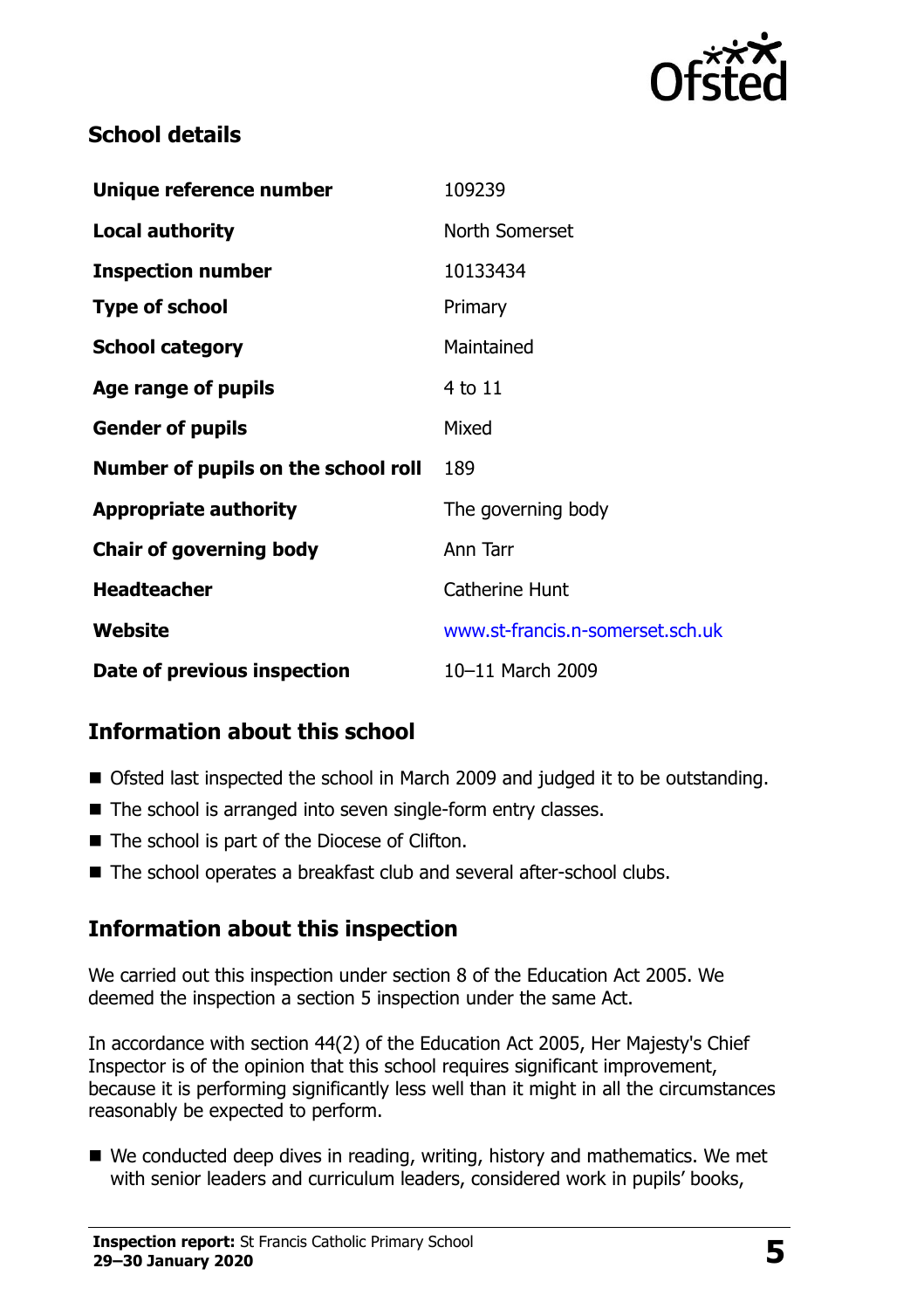

carried out lesson visits, and spoke with pupils and teachers. The lead inspector also spent time looking at pupils' geography work.

- We spoke with representatives from the local governing body. He also met with a representative from the Diocese of Clifton.
- We considered information about behavioural incidents, exclusions and attendance.
- We met with the SENCo. We looked at pupils' support plans and the quality of targets. We evaluated how well staff meet the needs of pupils with SEND during deep dives and separate book scrutiny.
- We met with the PSHE leader to consider curriculum plans and discussed how staff promote the school's values.
- We considered the responses to Parent View. In addition, inspectors spoke with staff and pupils during the inspection.
- We met with the designated leader for safeguarding. We spoke with staff about their safeguarding responsibilities and met with pupils to determine to what extent they feel safe in school. We looked at records of concerns about pupils' welfare, record-keeping and leaders' actions to help pupils who may need early help or are at risk of harm.

#### **Inspection team**

Nathan Kemp, lead inspector **Her Majesty's Inspector** 

David Shears **David Shears Ofsted Inspector**